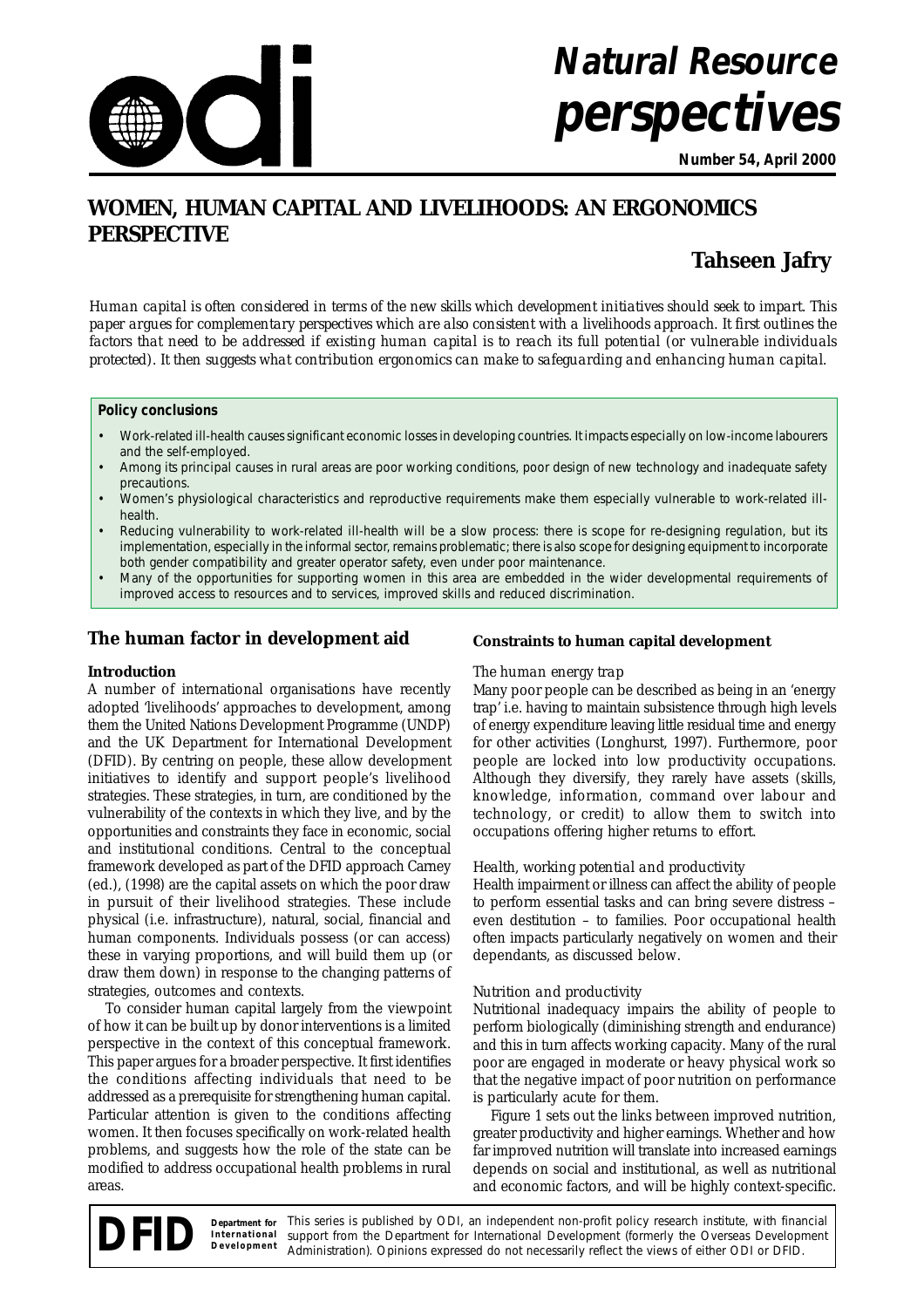## **Factors specific to women**

Women have multiple roles; being responsible not only for food production and processing but also domestic chores, income generation and care of dependants. Their long periods of often repetitive work can be a source of fatigue and poor occupational health. Further, discrimination, low skills and family care obligations often mean that women's time commands a low return compared with that of men (Lewenhak, 1992). Highlighted below are some of the reasons why women, and subsequently children, suffer from poor occupational health and remain at the bottom of the poverty ladder.

Female workers' physical performance is on average lower than men's because of differences in factors such as muscle strength, cardiovascular function and aerobic work capacity. For these reasons, heavy physical labour such as lifting and carrying, poor working postures, and fast pace of work exposure make women more vulnerable than men to musculoskeletal problems. Because of their higher proportion of fat, women are more likely to be affected by chemicals such as pesticides and fertilisers which are absorbed through the skin, by inhalation and by ingestion. Further, overexertion and fatigue from working long hours can contribute to prolapse of the uterus and result in spontaneous abortions.

#### *Focus on pregnancy*

In the Gambia and Ethiopia it was found that weight gain during pregnancy in the peak agricultural season was only half of that gained during the low season and lower survival rates were detected among foetuses of women operating heavy farm machinery whilst pregnant (Sims, 1997).

The energy used to carry water may consume one third of a woman's daily calorific intake. For pregnant women and mothers of young children, this health impact is more severe; work-related oxygen and calorie consumption can affect the growth of the foetus and the quality of breast milk may be impaired. There is also the risk of miscarriage in the early stages of pregnancy from intra-abdominal pressure and sacroiliac joint strain brought on by carrying heavy loads.

#### *Women and nutrition*

The linkages between nutritional status and earnings potential for women are much the same as those discussed in generic terms above, but with two exceptions: first, improved nutrition does not necessarily translate directly into additional availability of work-energy: some may be absorbed by reproductive requirements. Second, widespread discrimination means that higher-productivity work opportunities are likely to be less available to women.

# *Women and technological development*

Agricultural equipment is usually designed to match the physical requirements and capacities of men. Women, by implication, may have greater difficulty in operating it, and their risk of injury is enhanced. '565 million poor rural women in the developing world are not a burden but rather a tremendous and vitally important force against hunger and poverty. If they have the rights tools, they can plant the seeds for a brighter future' (Rahman, 1993).

#### **The burden of work related health problems**

The burden of work and work-related (occupational and ergonomic) health problems have profound effects on productivity and on economic and social well-being. Many of the health problems faced by people, and especially women, related to agricultural work remain unrecognised and undiagnosed. Even participatory types of appraisal rarely go into the necessary levels of detail, and many people accept occupational health problems as part of life and find it difficult to see them objectively. In particular, the agricultural roles and needs of women are rarely captured in official reports. According to the World Health Organisation (WHO, 1995) ergonomics-related and occupational injuries are third among the causes of morbidity on a global scale. This highlights that illnesses induced by work-related and work generated hazards are significant determinants of the state of world health. In their Global Strategy on Occupational Health For All, the WHO estimate that 40–50% of the world's population are at work-related health risk (exposed to physical, chemical, biological, psychological and ergonomics hazards) and that there are approximately 157 million new cases of occupational work-related diseases each year. This is attributed mainly to injuries sustained from wider use of new technology, use of unsuitable imported machinery and poor working conditions (especially in agriculture and small-scale enterprises). Types of injuries include amputations of limbs, eye wounds, respiratory diseases, pesticide poisoning and musculo-skeletal disorders. This is estimated to amount to an economic loss of 10–15% of GNP in developing countries (WHO, 1995).

# **Reforming the role of the state in ergonomics and occupational health**

A number of measures have been proposed specifically to address problems relating to occupational health. There are generally of a regulatory or facilitating kind, and include:

#### *Strengthening of international and national policies for improving health at work*

International and national policies and programmes for the further development of occupational and ergonomics (O&E) programmes need to be prepared in partnership with developing country governments. On a national level, critical issues that need to be tackled include development and updating of legislation, education, providing training and information services to employers and workers and development of local O&E services, e.g. via primary health

| Figure 1 Nutrition, human capital and earnings |               |                                                                    |   |                           |               |                                                       |
|------------------------------------------------|---------------|--------------------------------------------------------------------|---|---------------------------|---------------|-------------------------------------------------------|
| Improved nutrition                             | $\Rightarrow$ | Stronger more energetic workers<br>Lengthens the working life span | ⇨ | Enhances<br>human capital | $\Rightarrow$ | Greater work output and<br>increased flow of earnings |
|                                                |               | Increases cognitive skills                                         |   |                           |               |                                                       |
| Source: Berg, (1981)                           |               | Reduces the number of days lost<br>to illness                      |   |                           |               |                                                       |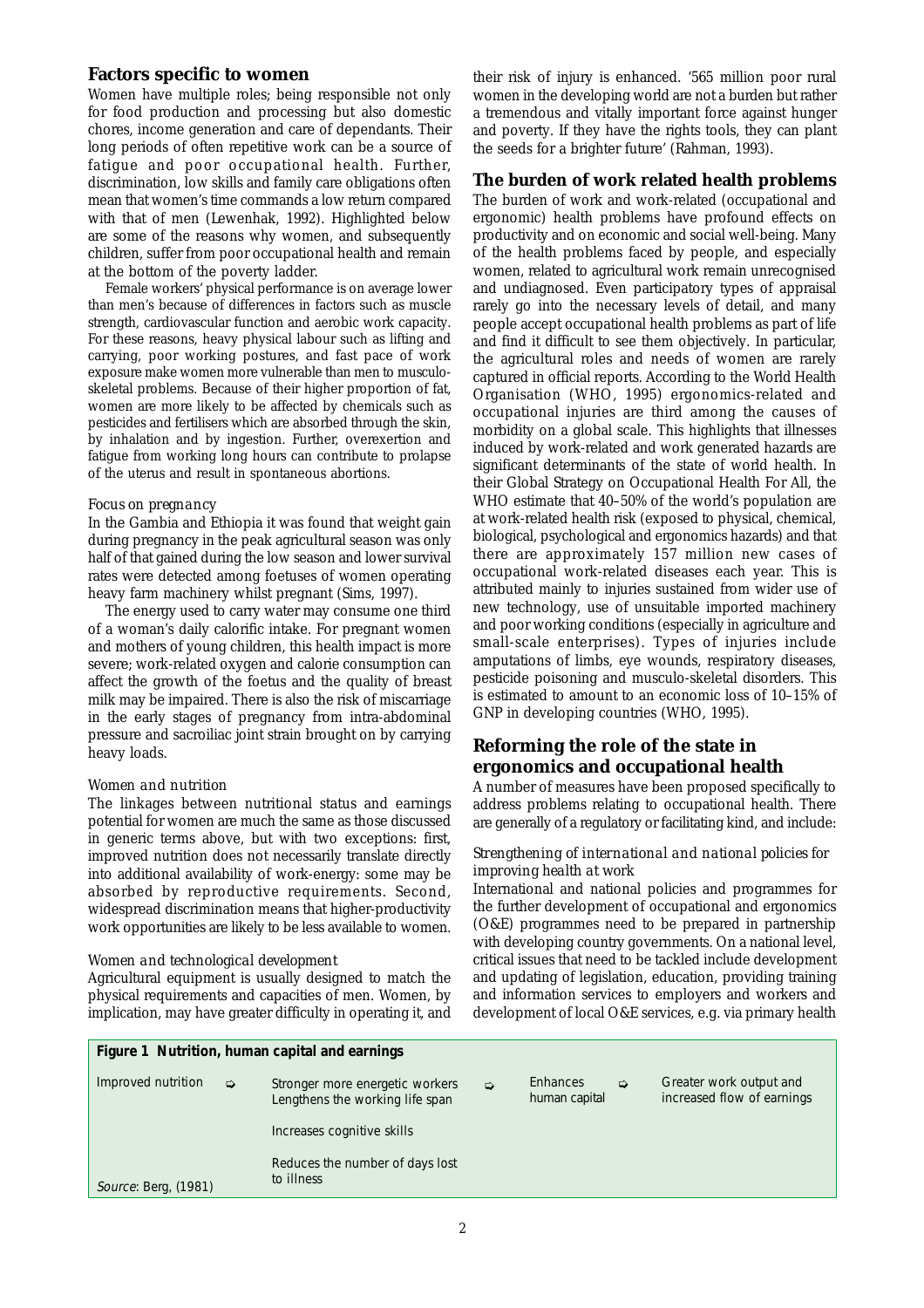care services. However, this enforcement of agreed standards is likely to remain problematic.

#### *Developing healthy working environments*

The occurrence and distribution of O&E hazards need to be assessed and priority problems identified. Actions should be initiated to reduce or prevent hazards at work such as high risk chemical exposure and unreasonable physical workloads especially for women.

#### *Raising public awareness and promotion of health at work*

WHO (1995) argue that developing awareness of the need for O&E health among the public at large will influence decision makers, politicians and employers to take practical actions, including guidelines, codes of practice, and so on, for changing the way systems are managed and organised.

# *Strengthening and supporting occupational health services*

The WHO argues that to increase the current 5–10% proportion of the working population in developing countries having access to occupational health services possibly through primary health care units will have an important preventative effect.

The major difficulty with all of these proposals is that their implementation – even in the formal employment sectors where it would be fairly straightforward – could place an impossible burden on service delivery and monitoring capacity in practically all developing countries. The informal sector – which includes practically all smallscale farming and most other rural employment – is characterised by unwritten employment contracts, virtually non-existent job security, low levels of unionisation and, in may settings, an excess supply of labour. These conditions are not so extreme in industrialised countries, but, even there, the enforcement of workplace regulations in rural areas remains weak. In developing countries it is likely to be practically non-existent for many years to come.

Against this background, feasible policy options are to be found at general and specific levels: at a *general* level, development policies, projects and programmes can usefully focus on:

- improving nutritional status:
- making available higher-productivity employment opportunities;
- reducing the amount of time spent in low or near-zero productivity activities.

In the latter two cases, particular attention should be given to the specific needs of women, and to counteracting where possible any discrimination against particular groups (including women) inherent in traditional socio-cultural norms.

At a *specific* level measures can usefully be taken to improve the design of equipment and machinery used in farming and in related activities. This should be done with regard to:

- improving efficiency;
- improving health and safety.

Any new (or re-) design should be user-friendly and gender compatible but should take into account not only the fact that maintenance is likely to be minimal, but also that instructions (and their enforcement) in respect of operator safety are likely to be minimal. As far as possible, the scope for error in this respect should therefore be 'designed out'.

#### *Addressing the particular needs of women*

Enhancing the capacity and capability of women as major contributors to food production needs careful consideration. Women's ability to produce food and achieve better health can be enhanced in a number of ways:

- improving control of and access to productive resources such as credit, agricultural inputs, and markets;
- improving access to resources such as fuelwood and

| Organisation                                           | <b>Mission statement</b>                                                                                                        | Nature and scope of<br>operation                                                                                                                                         | Relevance to ergonomics and<br>occupational health                                                                                                                                                                                                                              |
|--------------------------------------------------------|---------------------------------------------------------------------------------------------------------------------------------|--------------------------------------------------------------------------------------------------------------------------------------------------------------------------|---------------------------------------------------------------------------------------------------------------------------------------------------------------------------------------------------------------------------------------------------------------------------------|
| International Labour<br>Organisation                   | Raise working and living<br>standards throughout the world.                                                                     | Setting international<br>standards. Employment and<br>development training.                                                                                              | Ergonomics considered under the<br>occupational health and safety<br>programme, PIACT initiative<br>(International Programme for the<br>Improvement of Working<br>Conditions and Environment),<br>WISE (work improvements in<br>small enterprises), Ergonomics<br>publications. |
| Food and Agriculture<br>Organisation                   | Raise levels of nutrition and<br>standards of living, improve<br>agricultural productivity and<br>conditions of the rural poor. | Technical advice,<br>information. Agricultural<br>policy development.                                                                                                    | Sponsors of ergonomics research.<br>Ergonomics publications.                                                                                                                                                                                                                    |
| World Health<br>Organisation<br>Source: McNeill (1999) | The attainment of all peoples of<br>the highest possible level of<br>health.                                                    | Assist governments in<br>strengthening health services.<br>Promote improvement in<br>economic and working<br>conditions. Dissemination of<br>health related information. | Ergonomics considered under the<br>Occupational Health for All<br>Strategy.                                                                                                                                                                                                     |

| Table 1 Organisation involved in promoting the need to invest in the human capital via ergonomics and |
|-------------------------------------------------------------------------------------------------------|
| occupational health programmes                                                                        |